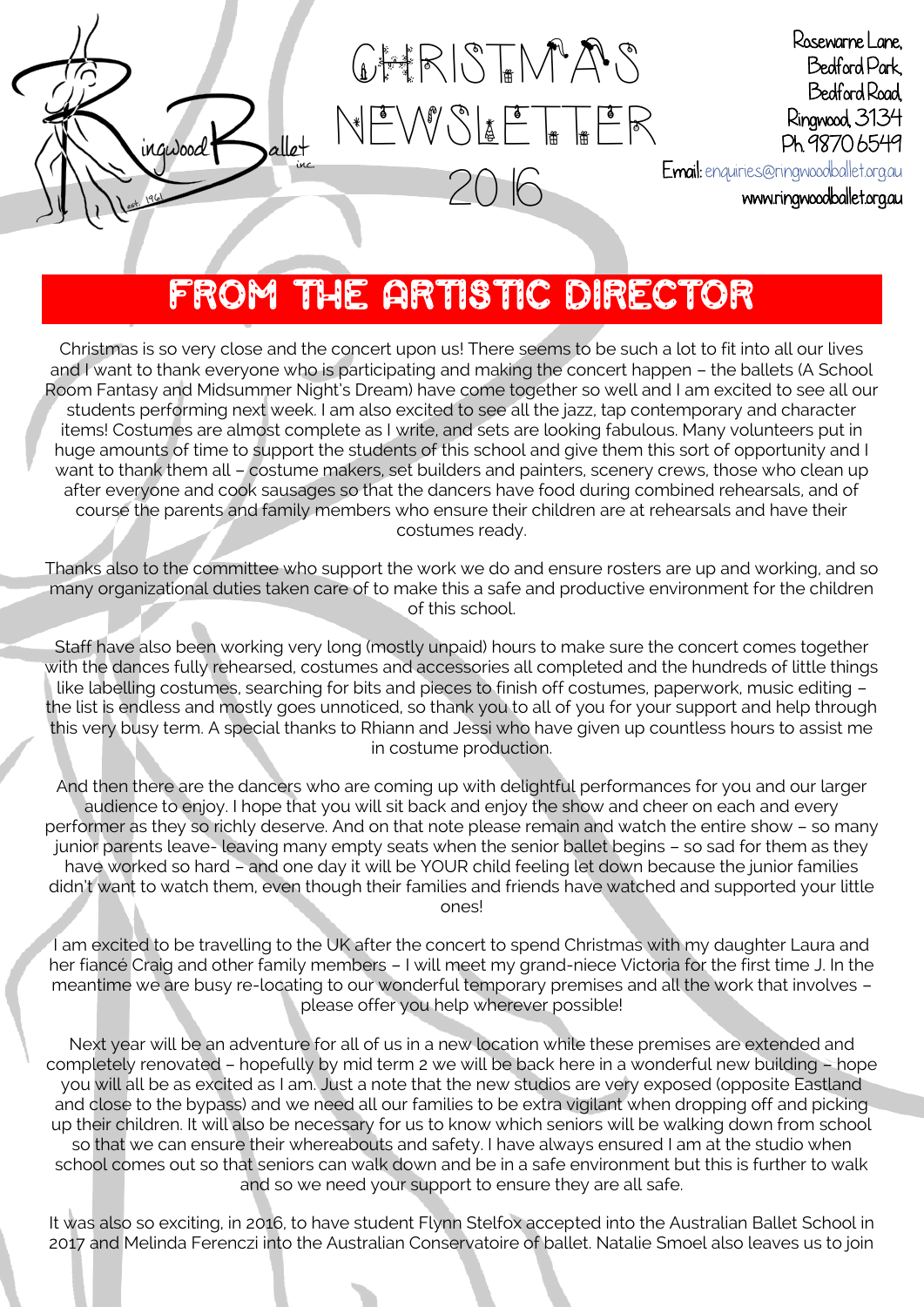Kelly Ayckers performing arts course (alongside fellow student Madeleine Magetti). We have also had a number of students do fantastically well in exams and competitions and to enhance their training through extension programmes. I congratulate all those who participated in exams and comps this year.

Now I will take the opportunity to wish you all a joyous festive season and the very best for 2017.

#### Regards

Rosemary Frost

# FROM THE PRESIDENT

The end of another year is here and once again our community is celebrating by enjoying the performances of the Annual Production – definitely the highlight of the year.

This year we are looking forward to A Midsummer Night's Dream as our feature ballet and our junior members will be performing their own junior ballet of A School Room Fantasy. Supported, as always, by the Jazz, Tap, Contemporary and Character items, I'm sure everyone watching will be thoroughly entertained by our talented students.

Our end of year production is always the result of many hours of hard work and this year has been no exception. This year we are very fortunate and we have been able to use a number of costumes from our stock, some new costumes were needed and our Artistic Director, Rosemary Frost, has worked for many extra hours to sew costumes as well as bring everything together. On behalf of the school community I must offer congratulations for this wonderful production and thank her for all her work and dedication, not just during the concert period, but throughout the year as well.

I'd also like to thank all our other teachers for their efforts and support as well. We are fortunate to have such a group of dedicated and professional teachers sharing their love and knowledge of dance with the students.

must also thank everyone for becoming involved to make this a real community effort. Special thanks are due to all those who were able to give even more time to help not only with costumes and scenery but also with the numerous other tasks that need doing at this time of the year.

I would also like to thank the Maroondah City Council for their continuing support and assistance throughout the year, and especially to Mary Anne Lowe who has been a tremendous support in the planning and execution of the redevelopment of our wonderful ballet studios. A big thank you to all the families that have helped with the beginning of our move to our new home on Warrandyte Road. Please remember that as of Enrolment Day 4 February 2017 we will be in our new home.

Also deserving a big thank you is the committee. They have all been hard at work, usually in the background, to help maintain the smooth functioning of the school, especially in the lead up to the concert.

In conclusion, I'd like to wish everyone a safe and enjoyable holiday break and we look forward to seeing you all in the New Year.

Cathy Davidson – President

### ROSES AND CALENDARS

This year we will be selling fresh roses at all four full programmes. Roses are \$5 each or 3 for \$12 and are a lovely way to congratulate your dancer on their performance.

We will also be offering *2017 Calendar of 'A Schoolroom Fantasy' and 'A Midsummer Night's Dream'* for sale at \$20 each featuring photos from this year's performance. This calendar will be a perfect keepsake/Christmas present and will be available for purchase at the Karralyka Theatre during concert time.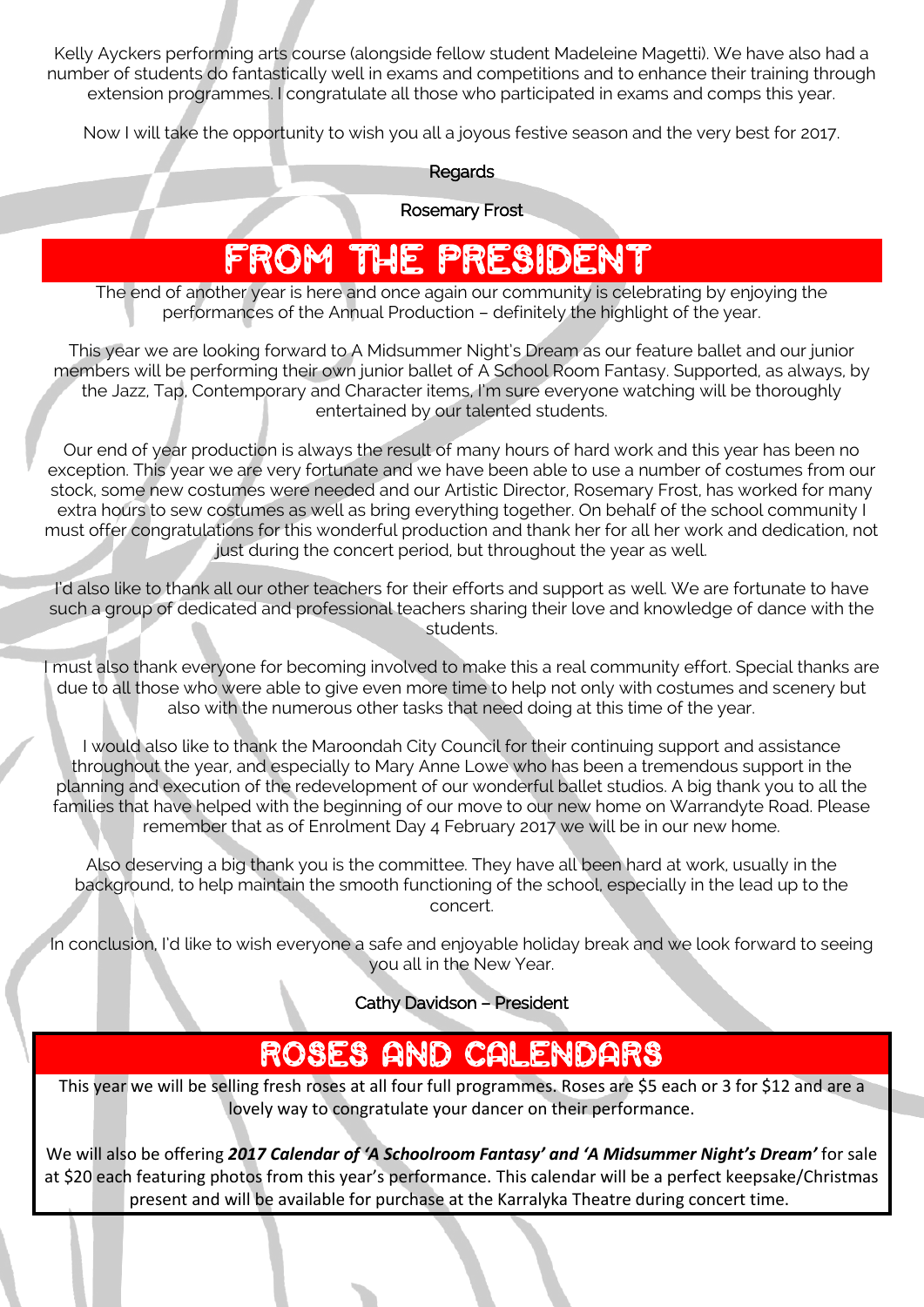## STAGE MAKEUP

Stage Makeup remains the same as previous years. Info is available on the website under the 'Parent Zone'

tab. Our recommended brand is 'Motives', but any brand will do as long as the colours are similar -

Foundation – 1 shade darker than skin tone

Eye Shadow – 3 Shades – Dark Brown, Beige and White/Cream. No Shimmers please.

Blush – Brick/Terracotta red, not pink or bright red.

Lipstick – Red (cherry red)

Powder – pressed or loose

Eyelashes – from Level 6 (MSND cast) up – medium length

Eye liner – Liquid is recommended – Black.

### LEAN UP DAYS

We have to completely vacate the studios by the week after the concert, so desperately need help cleaning up and sorting after the concert.

We will be having clean up days Monday  $12^{th}$  and Tuesday  $13^{th}$  December at both the RBG studios and the Temporary Studios from 10am until 5pm – if you can spare some time to come down and help, please do. There will probably still be plenty still to do after these two days and we'll communicate details as they are arranged.

## OUR TEMPORARY VENUE FOR TERM 1

28 Warrandyte Road, Ringwood – Parking at the rear of the building in Pratt Street. Please do not park at the front of the building (staff only).

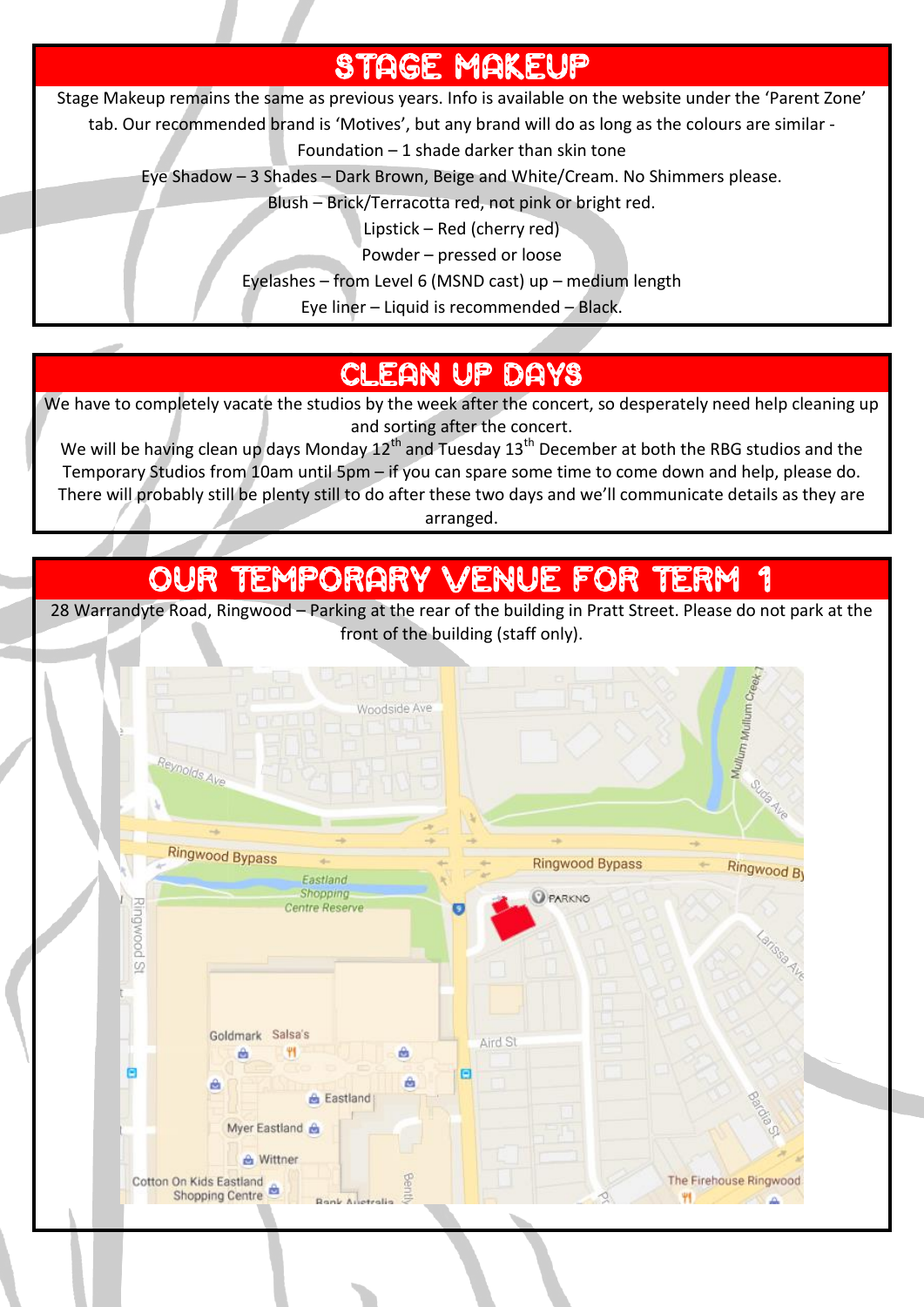### CONCERT WEEK SCHEDULE

### **MONDAY 5 th DECEMBER**

The last class for the year is on from **7.00-8.30 p.m.**

Truck loaded at studios from 7pm – Bump In at Karralyka from 10.30pm till shortly after midnight

### **TUESDAY 6TH DECEMBER FULL DRESS REHEARSAL ON STAGE AT THE KARRALYKA THEATRE SCHOOL ROOM FANTASY – JAZZ – TAP - CHARACTER**

Please note ALL costumes come to the theatre in a bag or on a hanger. Students are NOT permitted to wear them outside of the theatre and they must ALL remain in the theatre after the rehearsal You are part of a team and your presence is needed for everyone else as well as yourself. **MAKE UP IS OPTIONAL HOWEVER PHOTOS WILL BE TAKEN SO WE ENCOURAGE YOU TO HAVE IT DONE. HAIR MUST BE CORRECTLY AND IMMACULATELY GROOMED.**

| 4.00-4.45     | <b>SCHOOL ROOM FANTASY - BLUE AND PURPLE CAST</b> |
|---------------|---------------------------------------------------|
| 4.45-5.15     | <b>BREAK</b>                                      |
| 5.15-6.00     | <b>SCHOOL ROOM FANTASY - RED AND PURPLE CAST</b>  |
| $6.00 - 6.30$ | <b>OFFICIAL BREAK</b>                             |
| 6.30-7.30     | ALL JAZZ ITEMS IN ORDER - BLUE CAST THEN RED CAST |
| 7.45-8.30     | ALL TAP ITEMS IN ORDER - BLUE CAST THEN RED CAST  |
| 8.30-9.15     | <b>CHARACTER</b>                                  |

### **WEDNESDAY 7 TH DECEMBER –**

### **FULL DRESS REHEARSAL ON STAGE AT THE KARRALYKA THEATRE CONTEMPORARY – A MIDSUMMER NIGHT'S DREAM**

Please note ALL costumes come to the theatre in a bag or on a hanger. Students are NOT permitted to wear them outside of the theatre and they must ALL remain in the theatre after the rehearsal

You are part of a team and your presence is needed for everyone else as well as yourself.

**MAKE UP IS OPTIONAL HOWEVER PHOTOS WILL BE TAKEN SO WE ENCOURAGE YOU TO HAVE IT DONE. HAIR MUST BE CORRECTLY AND IMMACULATELY GROOMED.**

| 4.00-4.45  | <b>CONTEMPORARY</b>             |
|------------|---------------------------------|
| 4.45-5.15  | <b>BREAK AND SET MSND ACT 1</b> |
| 5.15-7.00  | <b>RED CAST MSND</b>            |
| 7.00-7.30  | <b>CORRECTIONS</b>              |
| 7.30-8.00  | <b>BREAK</b>                    |
| 8.00-9.45  | <b>BLUE CAST MSND</b>           |
| 9.45-10.15 | <b>CORRECTIONS</b>              |
|            |                                 |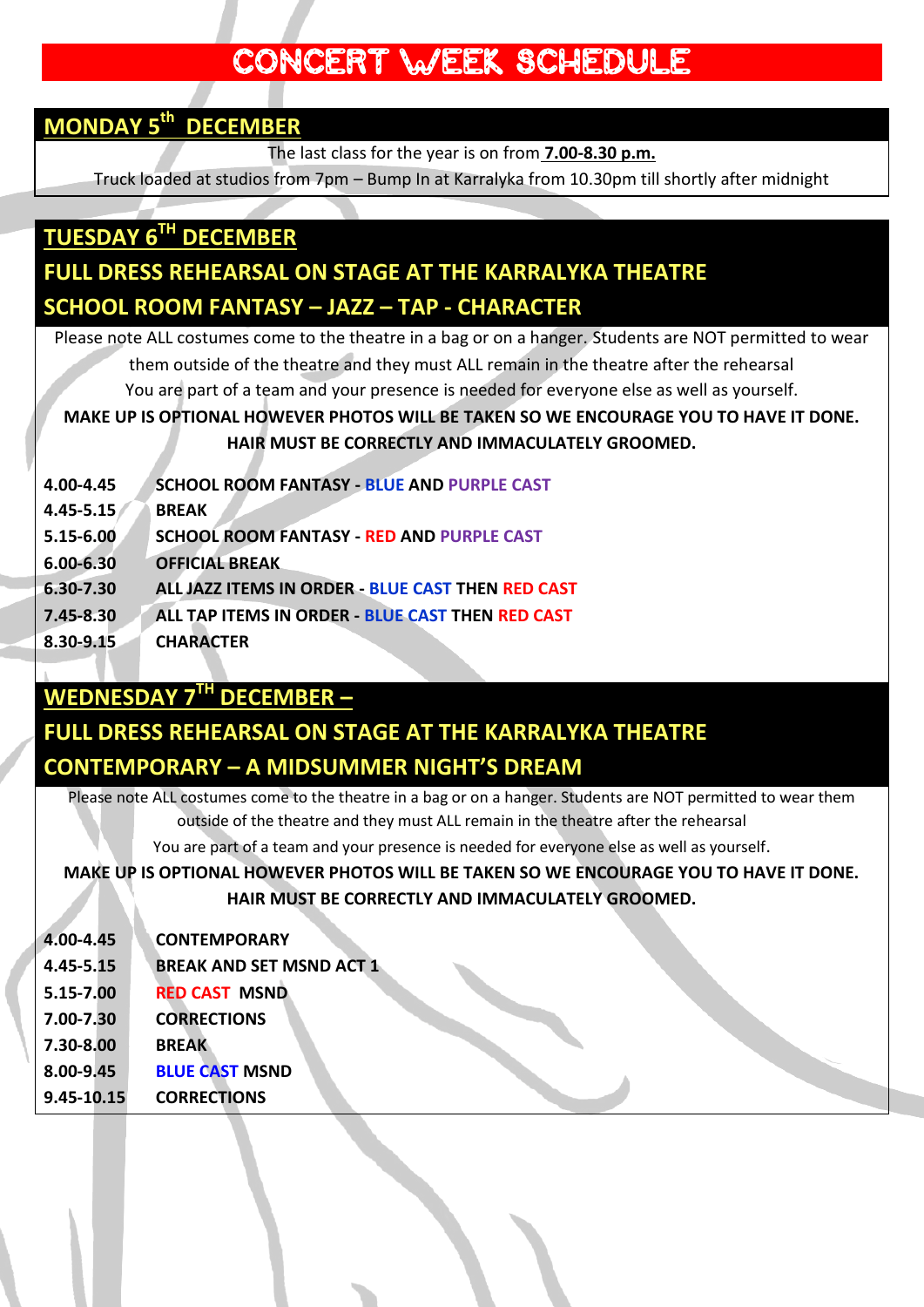## **SHOWTIME AT THE KARRALYKA!**

|                                                                                 | THURSDAY 8 <sup>TH</sup> DECEMBER -11am Community Matinee                                       |  |
|---------------------------------------------------------------------------------|-------------------------------------------------------------------------------------------------|--|
| <b>MSND ONLY - RED CAST OF LEADS AND ALL OTHER CAST MEMBERS FROM LEVEL 6 UP</b> |                                                                                                 |  |
| 9.30am                                                                          | All seniors warm up                                                                             |  |
| 10.00am                                                                         | Latest arrival time for all other performers in MSND                                            |  |
| 11.00am                                                                         | <b>Show begins</b>                                                                              |  |
| 1.00pm                                                                          | Show ends (approx.)                                                                             |  |
|                                                                                 | <b>THURSDAY 8<sup>TH</sup> DECEMBER- 7.00pm. FULL SHOW BLUE CAST AND PURPLE CAST</b>            |  |
| 5.30pm                                                                          | <b>Stage door opens</b>                                                                         |  |
| 5.40pm                                                                          | Warm up for seniors                                                                             |  |
| 6.00pm                                                                          | Latest arrival time for all juniors in junior ballet, jazz and tap and any seniors not in MSND. |  |
| 7.00pm                                                                          | <b>Show begins</b>                                                                              |  |
| 10.15pm                                                                         | Show ends (approx.)                                                                             |  |
| 10.30pm                                                                         | After party for MSND cast, Friends of RBG, Committee, Teachers, Ex-officios, Former Students    |  |
|                                                                                 | FRIDAY 9 <sup>TH</sup> DECEMBER- 7.00pm FULL SHOW RED CAST AND PURPLE CAST                      |  |
| 5.30pm                                                                          | <b>Stage door opens</b>                                                                         |  |
| 5.40pm                                                                          | Warm up for seniors                                                                             |  |
| 6.00pm                                                                          | Latest arrival time for all juniors in junior ballet, jazz and tap and any seniors not in MSND. |  |
| 7.00pm                                                                          | <b>Show begins</b>                                                                              |  |
| 10.15pm                                                                         | Show ends (approx.)                                                                             |  |
|                                                                                 | SATURDAY 10 <sup>TH</sup> DECEMBER - 12.30pm FULL SHOW BLUE CAST AND PURPLE CAST                |  |
| 11.00am                                                                         | <b>Stage door opens</b>                                                                         |  |
| 11.10am                                                                         | Warm up for seniors                                                                             |  |
| 11.30am                                                                         | Latest arrival time for all juniors in junior ballet, jazz and tap and any seniors not in MSND. |  |
| 12.30pm                                                                         | <b>Show begins</b>                                                                              |  |
| 3.45pm                                                                          | Show ends (approx.)                                                                             |  |
|                                                                                 | SATURDAY 10 <sup>th</sup> DECEMBER - 7.00pm. FULL SHOW RED CAST AND PURPLE CAST                 |  |
| 5.30pm                                                                          | <b>Stage door opens</b>                                                                         |  |
| 5.40pm                                                                          | Warm up seniors                                                                                 |  |
| 6.00 <sub>pm</sub>                                                              | Latest arrival time for all juniors in junior ballet, jazz and tap and any seniors not in MSND. |  |
| 7.00pm                                                                          | <b>Show begins</b>                                                                              |  |
| 10.15pm                                                                         | Show ends (approx.)                                                                             |  |
| 10.30pm                                                                         | Bump out and after party at New temporary venue                                                 |  |
|                                                                                 |                                                                                                 |  |
|                                                                                 | <b>DRESSING ROOM ALLOCATION:</b>                                                                |  |

**Junior Ballet Levels (Lambs, Number Elves, Level 2/3 Jazz and Tap**)

Press Room – Upstairs in Foyer

**Junior Ballet (Paint Pot Pixies, Chalk Dust Fairies, MSND Oberon Attendants- Level 4P Jazz/Tap, Level 4** 

**Jazz/Tap, Level 5 Jazz/Tap)**

DRESSING ROOM 1 (up the stairs to the right)

**MSND (Butterflies, Pink Act 2)**

DRESSING ROOM 2

**MSND – Intermediate upwards**

DRESSING ROOM 3

**BOYS/MEN:** UNDER STAGE ENCLOSED AREA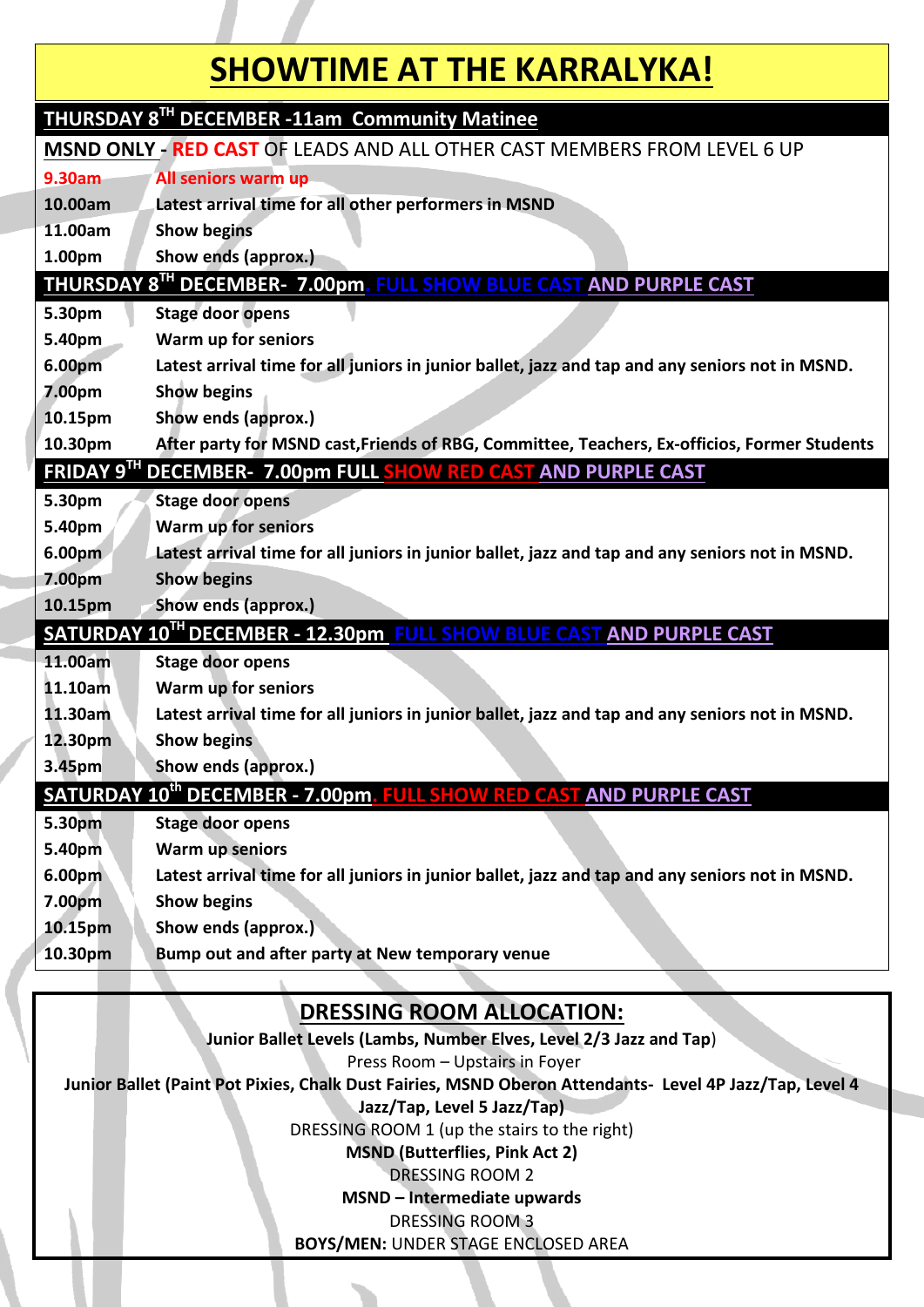# IMPORTANT DATES 2017

#### FEBRUARY 2017

Friday 3<sup>rd</sup> – Student assistant teachers training day. Times TBA **Saturday 4<sup>th</sup> –** Enrolment day and trial classes for Kinder and Pre Primary Monday  $6<sup>th</sup>$  – Term 1 Begins

**MARCH 2017** DCI –Date to be confirmed

APRIL 2017 **Saturday 1<sup>st</sup> –** Last day Term 1 Monday 17<sup>th</sup> April - First day Term 2 Sunday 30th April – SFD combined concert

JULY 2017 **Sunday 2<sup>nd</sup> – Saturday 8<sup>th</sup> –** SFD Comps

SEPTEMBER 2017 **Saturday 9<sup>th</sup> –** Presentation Evening **Saturday 23<sup>rd</sup> – approx. 4<sup>th</sup> Oct –** Southern Dance Festival

DECEMBER 2017 **Sunday 10<sup>th</sup> –** Full Dress Rehearsal at Community Centre **Tuesday and Wednesday 12<sup>th</sup>/13<sup>th</sup> – Full Dress Rehearsals at Karralyka Theatre** Thursday 14<sup>th</sup> – Concert (Matinee for Feature ballet and Evening) Friday 15<sup>th</sup> – Concert (Evening) **Saturday 16<sup>th</sup> -** Concert (Matinee and Evening)

## MORE IMPORTANT DATES TO COME IN THE NEW YEAR.